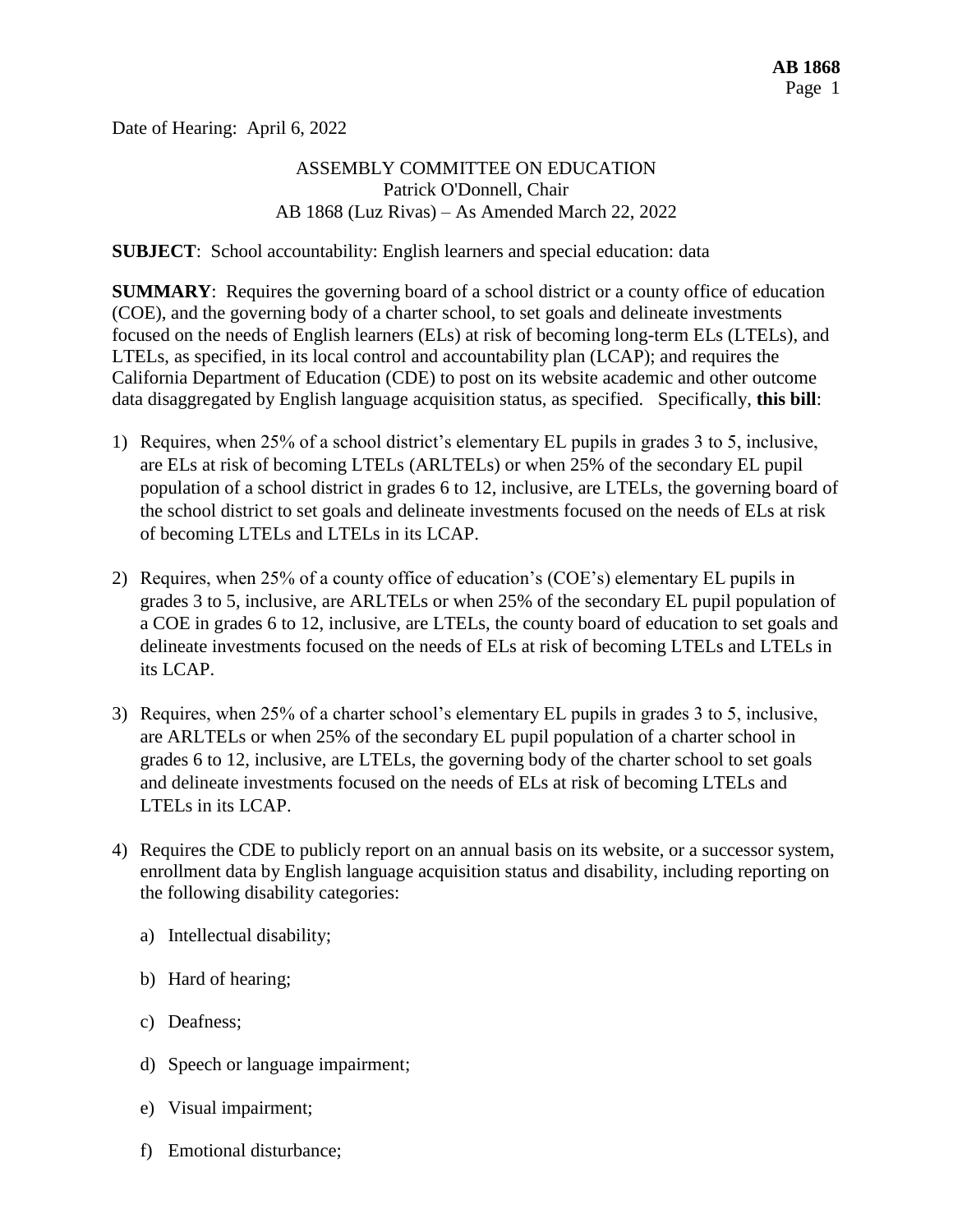- g) Orthopedic impairment;
- h) Other health impairment;
- i) Deaf-blindness;
- j) Multiple disability;
- k) Autism;
- l) Traumatic brain injury; and
- m) Specific learning disability.
- 5) Requires the CDE to annually include a report that allows users of its website, to view data by English language acquisition status for all of the following subjects:
	- a) Assessment data, including California Assessment of Student Performance and Progress (CASPP) test results and English Language Proficiency Assessments for California (ELPAC);
	- b) Enrollment data, including annual enrollment data, EL data, and foster pupil data;
	- c) Graduation and dropout data, including four-year cohort graduation rates and outcomes, five-year cohort graduation rates, one-year graduation data, and one-year dropout data;
	- d) Postsecondary enrollment data, including college-going rates;
	- e) School climate data, including suspension and expulsion data, absenteeism data, and stability rates; and
	- f) Other reports, including free and reduced-price meals.
- 6) Defines "English language acquisition status" for purposes of this requirement to include but not be limited to ELs, separately reporting data for:
	- a) LTELs;
	- b) ARLTELs;
	- c) ELs; and
	- d) Reclassified fluent English proficient pupils (RFEPs).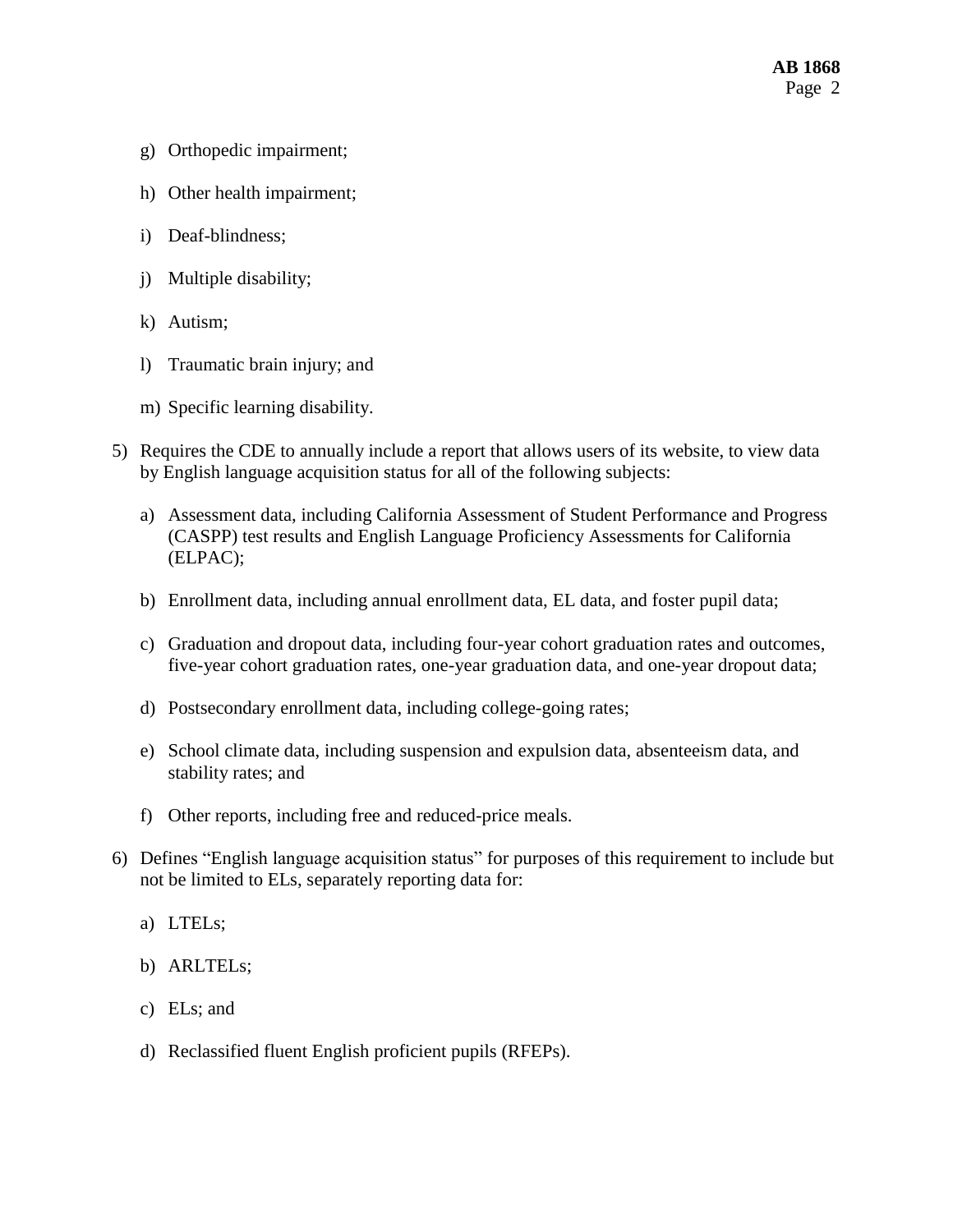## **EXISTING LAW**:

- 1) Requires LEAs to adopt and annually revise LCAPs, establishing annual goals and identifying specific actions, in the following eight state priority areas:
	- a) The degree to which the teachers of the school district are appropriately assigned and fully credentialed in the subject areas, and, for the pupils they are teaching, every pupil in the school district has sufficient access to the standards-aligned instructional materials, and school facilities are maintained in good repair;
	- b) Implementation of the academic content and performance standards adopted by the SBE, including how the programs and services will enable ELs to access the common core academic content standards and the English language development standards (ELD), for purposes of gaining academic content knowledge and English language proficiency;
	- c) Parental involvement, including efforts the school district makes to seek parent input in making decisions for the school district and each individual school site, and including how the school district will promote parental participation in programs for unduplicated pupils and individuals with exceptional needs;
	- d) Pupil achievement, as measured by specified metrics at the state level;
	- e) Pupil engagement, as measured by specified metrics at the state level;
	- f) School climate, as measured by specified metrics at the state level and as developed locally;
	- g) The extent to which pupils have access to, and are enrolled in, a broad course of study, including the programs and services developed and provided to unduplicated pupils and individuals with exceptional needs, and the programs and services that are provided to benefit these pupils as a result of the funding received under the Local Control Funding Formula (LCFF); and
	- h) Pupil outcomes, as measured by specified metrics at the state level. (EC 52060, 47604.33, 47606.5, 52064)
- 2) Requires governing boards of school districts and county boards of education when adopting an LCAP and an annual update to:
	- a) Establish a parent advisory committee to provide advice to the governing board of the school district and the superintendent of the school district regarding the LCAP;
	- b) Establish an English learner parent advisory committee if the school district includes at least 15% ELs in the school district and the school district enrolls at least 50 pupils who are ELs;
	- c) Hold at least one public hearing to solicit recommendations and comments of members of the public;
	- d) Adopt the LCAP or annual update at a public meeting;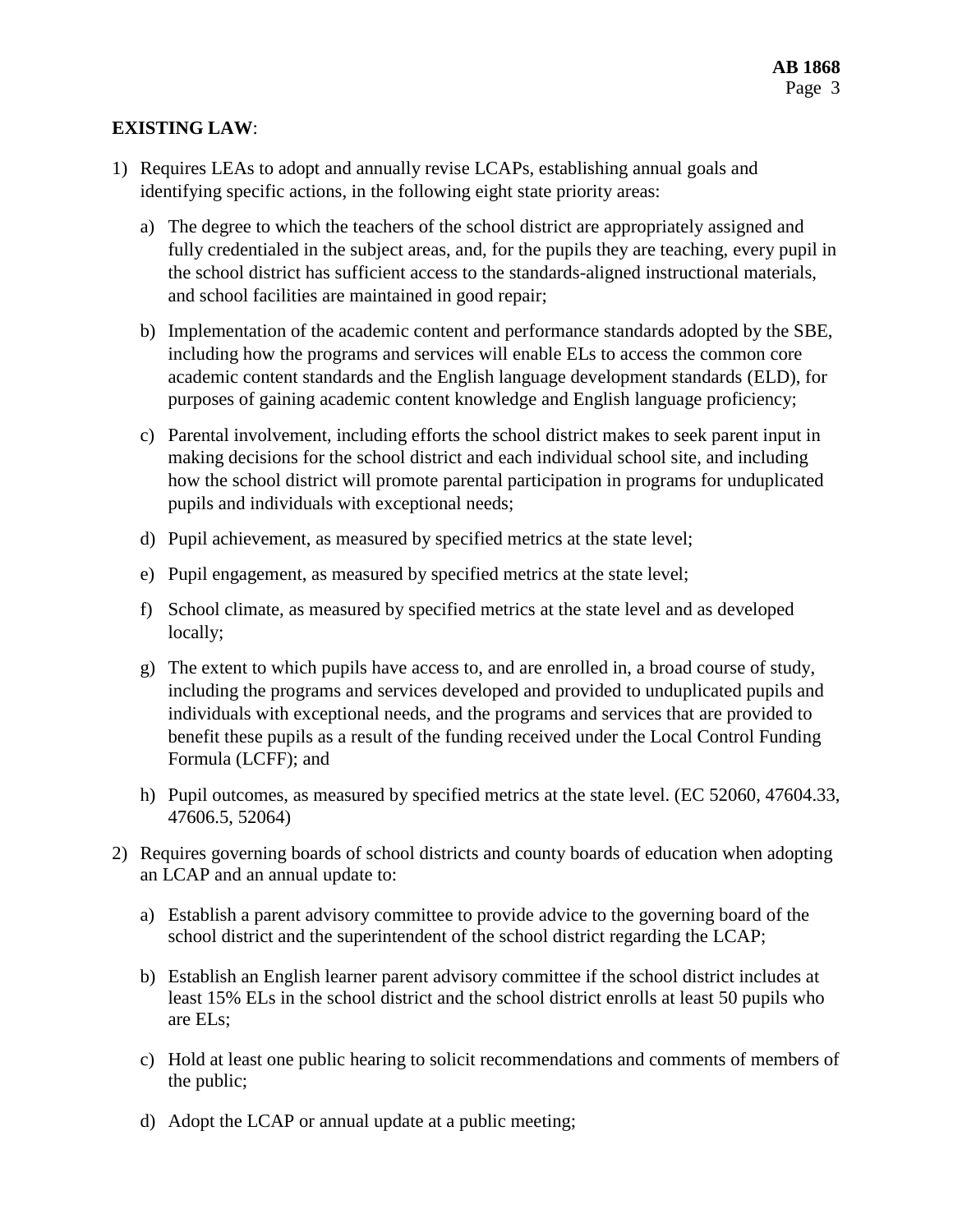- e) Submit the approved LCAP with the county superintendent of schools within five days of local adoption;
- f) Further requires the district superintendent to:
	- i) Present the LCAP to the parent advisory committee and the ELPAC for review and comment;
	- ii) Notify members of the public of the opportunity to submit written comments related to the LCAP;
	- iii) Review school plans to ensure consistency with the strategies included in the School Plan for Student Achievement;
	- iv) Consult with the special education local plan administrator(s); and
	- v) Post approved LCAPs prominently on the homepage of the website of the school district; and
- g) Requires charter schools to annually adopt an LCAP to update the goals and annual actions to achieve the goals identified in the charter petition.
- 3) Requires the State Board of Education (SBE) to adopt LCAP templates to be used by school districts, county superintendents of schools, and charter schools.
- 4) Defines an LTEL as a student who is 1) enrolled in any of grades 6 to 12; 2) has been enrolled in schools in the United States for six years or more; 3) has remained at the same English language proficiency level for two or more consecutive prior years, or has regressed to a lower English language proficiency level, as determined by the English language development (ELD) test, or a score determined by the Superintendent of Public Instruction (SPI) on any successor test; and 4) for a student in any of grades 6 to 9, has scored far below basic or below basic on the prior year's English language arts (ELA) test, or a score determined by the SPI on any successor test.
- 5) Defines an ARLTEL as a student who is 1) enrolled in any of grades 3 to 12; 2) has been enrolled in schools in the United States for four to five years; 3) has scored at the intermediate level or below on the prior year's ELD test, or a score determined by the SPI on any successor test, and 4) for a student in any of grades 3 to 9, inclusive, has scored in the fourth or fifth year at the below basic or far below basic level on the prior year's ELA test, or a score determined by the SPI on any successor test.
- 6) Requires that the CDE annually ascertain and report the number of students who are LTELs and ARLTELs and to provide this information to districts and schools, and requires that each school district with ELs annually assess these students' ELD until they are redesignated RFEP.
- 7) Through the federal Individuals with Disabilities Education Act (IDEA), requires that a free appropriate public education (FAPE) be made available to individuals with exceptional needs, and establishes thirteen categories of disability.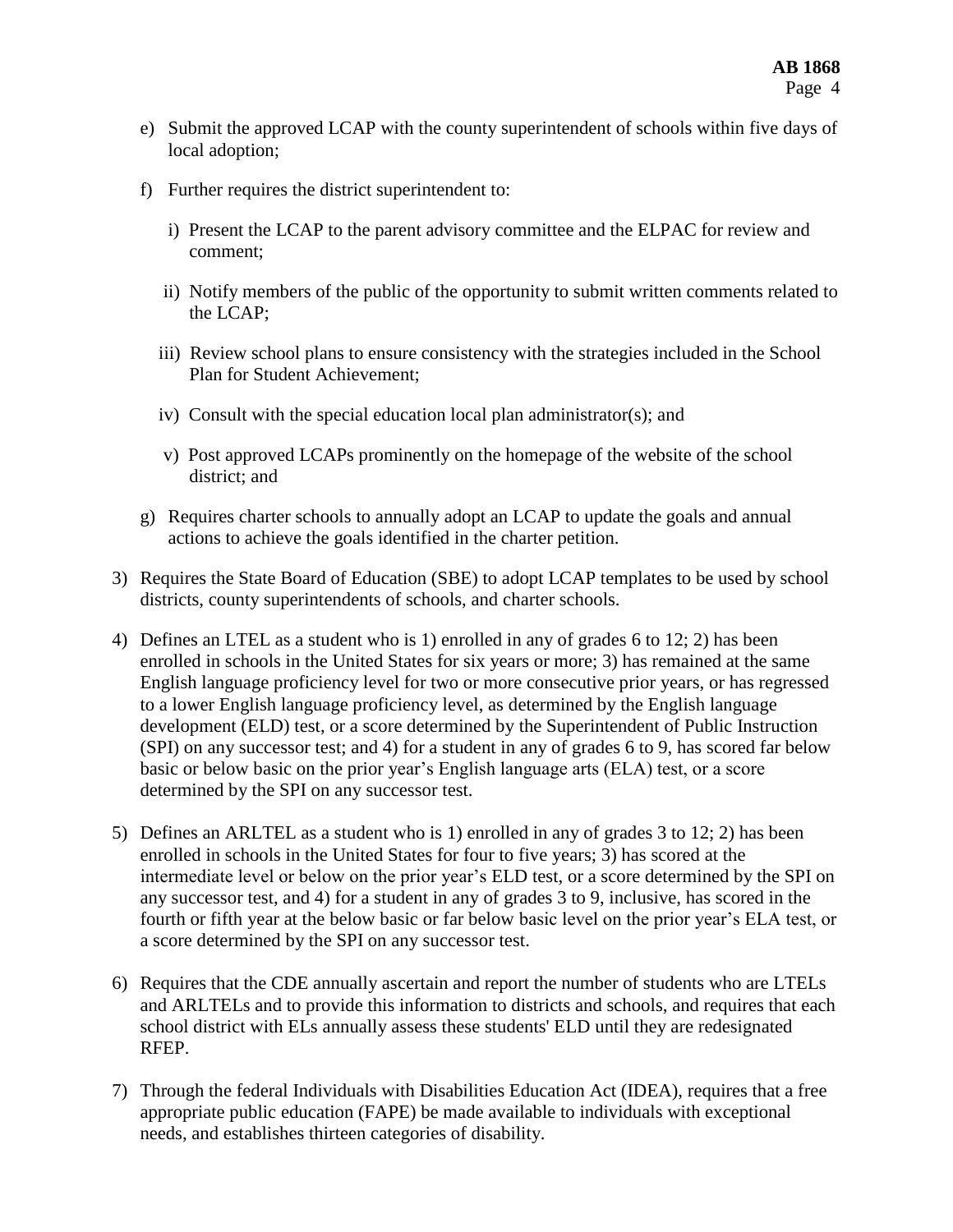8) Requires the CDE to develop a manual providing guidance to LEAs on identifying and supporting ELs with disabilities.

**FISCAL EFFECT**: This bill has been keyed a possible state-mandated local program by the Office of Legislative Counsel.

## **COMMENTS**:

*Need for the bill.* The author states, "To ensure that our English learner students do not get left behind, AB 1868 will allow the state to better serve our students with highest needs. Specifically, by requiring LEAs to delineate goals and strategies for serving the needs of both long-term English learner students and English learner students in their Local Control and Accountability plan; and requiring the CDE to further separate achievement, enrollment, and other outcomes long-term English learners and students at risk of becoming long-term English learners.

With these newly established strategies and reporting standards for California's LTELs, the state can intervene at precisely the right moment to strengthen our bilingual students' language capabilities and prepare them for future academic success."

*Long Term English Learners.* This bill requires that academic and other specified data for English learners be disaggregated by LTEL, ARLTEL and RFEP language acquisition status.

Current law defines an LTEL as a student who is 1) enrolled in any of grades 6 to 12; 2) has been enrolled in schools in the United States for six years or more; 3) has remained at the same English language proficiency level for two or more consecutive prior years, or has regressed to a lower English language proficiency level; and 4) for a student in any of grades 6 to 9, has scored far below basic or below basic on the prior year's ELA test.

Current law defines an ARLTEL as a student who is 1) enrolled in any of grades 3 to 12; 2) has been enrolled in schools in the United States for four to five years; 3) has scored at the intermediate level or below on the prior year's ELD test, and 4) for a student in any of grades 3 to 9, inclusive, has scored in the fourth or fifth year at the below basic or far below basic level on the prior year's ELA test.

Current law also requires that the CDE annually ascertain and report the number of students who are LTELs and ARLTELs and to provide this information to districts and schools, and requires that each school district with English learners annually assess these students' English language development until they are redesignated as English proficient.

| <b>English Learners</b> |           |             |                  |                 |             |              |
|-------------------------|-----------|-------------|------------------|-----------------|-------------|--------------|
|                         |           |             | $EL$ 4+          |                 |             |              |
|                         |           |             | <b>Years Not</b> |                 |             | <b>Total</b> |
| $EL 0-3$                | At Risk   | <b>LTEL</b> | At-Risk or       |                 |             | (Ever-       |
| years                   | 4-5 Years | 6+ Years    | <b>LTEL</b>      | <b>EL Total</b> | <b>RFEP</b> | EL)          |
| 576,805                 | 130,783   | 204,042     | 236,394          | 1,148,024       | 1,133,977   | 2,282,001    |

Data for the 2019-20 academic year is shown below:

Source: CDE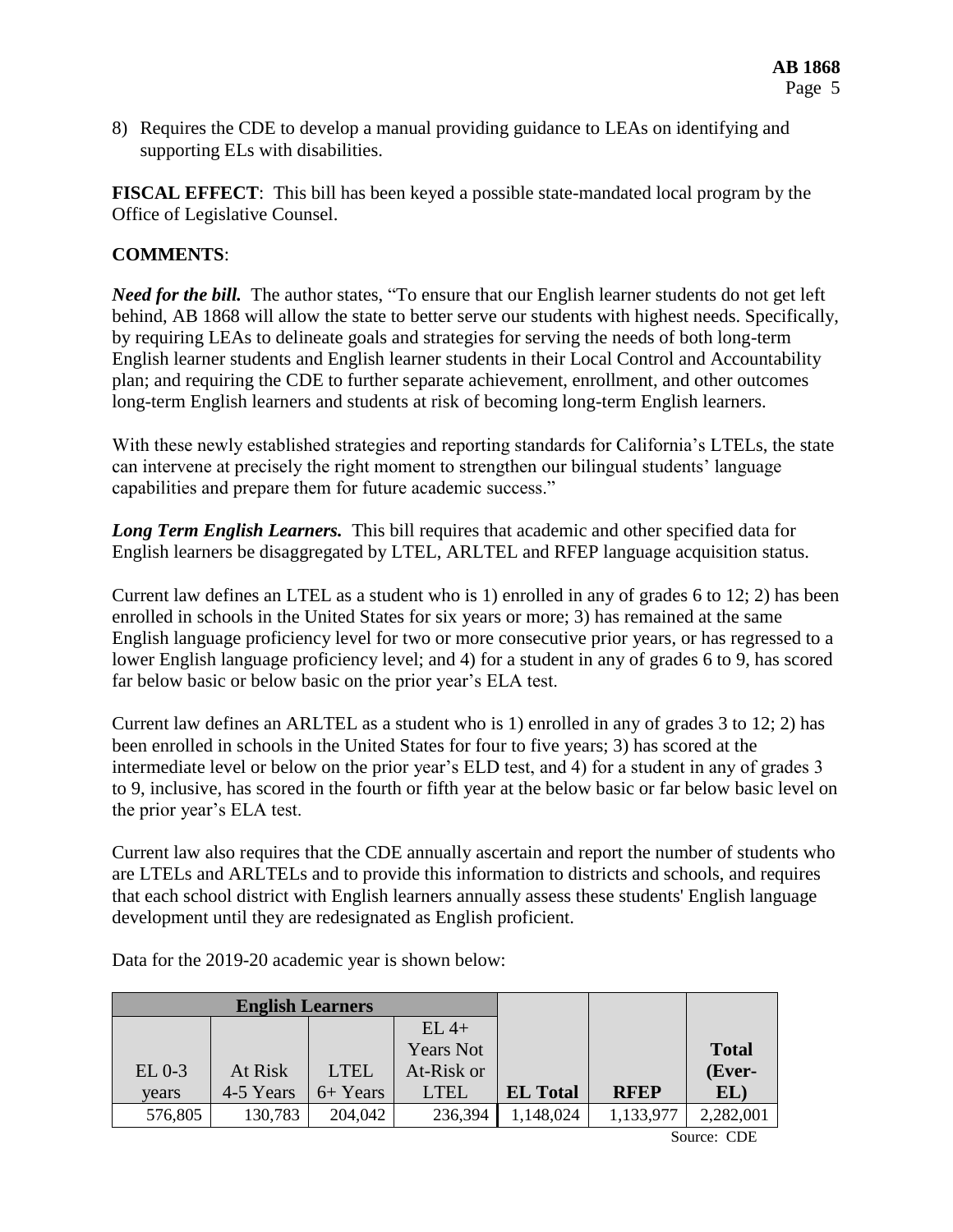Overall, 18% of ELs were LTELs in the 2019-20 academic year. The proportion of ELs who are LTELs increases by grade level, so that by the  $12<sup>th</sup>$  grade, 60% of ELs were LTELs in the 2019-20 academic year.

The state does not disaggregate data for LTELs or ARLTELs, so it is not possible to represent the academic achievement and other indicators for these groups of students. This bill seeks to require that this information be provided by the CDE.

*English learners with disabilities.* This bill requires that specified academic and other outcomes be disaggregated for ELs, LTELs, ARLTELs and RFEP students by the disability categories specified in the federal IDEA.

As noted in this Committee's analysis of AB 2785 (O'Donnell), Chapter 579, Statutes of 2016, the inappropriate identification of English learners for special education has been a concern since at least the 1960's, and has been the subject of numerous reports, court cases, and policy initiatives. Research points to a number of problems relating to the difficulty distinguishing between language learning and disability, reclassification, intervention, referral, assessment, and appropriate instruction.

| Special education identification by EL status, |                                      |       |  |  |  |
|------------------------------------------------|--------------------------------------|-------|--|--|--|
| 2020-21 school year (Source: CDE)              |                                      |       |  |  |  |
|                                                | Non-EL (English Only, Initial Fluent | EL.   |  |  |  |
|                                                | English Proficient, RFEP)            |       |  |  |  |
|                                                |                                      |       |  |  |  |
| All grades                                     | 11.2%                                | 18.3% |  |  |  |
| Grade 2                                        | 10.5%                                | 12.3% |  |  |  |
| Grade 4                                        | 12.1%                                | 16.8% |  |  |  |
| Grade 8                                        | 11.3%                                | 24.4% |  |  |  |
| Grade 12                                       | 13.3%                                | 31.2% |  |  |  |

Data comparing the percentage of ELs identified as having disabilities compared to non-English learners is shown below, both as an overall percentage and for several grades:

In response to these concerns the state has invested in supporting schools in several ways:

- *California Practitioners' Guide for Educating English Learners with Disabilities* AB 2785 (O'Donnell), Chapter 579, Statutes of 2016, required CDE to develop a manual providing guidance to LEAs on identifying and supporting ELs with disabilities. In 2019, the CDE published the *California Practitioners' Guide for Educating English Learners with Disabilities,* which provides information on identifying, assessing, supporting, and reclassifying ELs who may qualify for special education services and pupils with disabilities who may be classified as ELs. The guide is also intended to assist leaders in developing and implementing policies and practices related to ELs with disabilities.
- *Special education resource lead project on English learners with disabilities.* AB 1808 (Committee on Budget), Chapter 76, Statutes of 2018, established special education resource leads to improve pupil outcomes as part of the statewide system of support. Eight special education resource leads were chosen, and the five year contract for these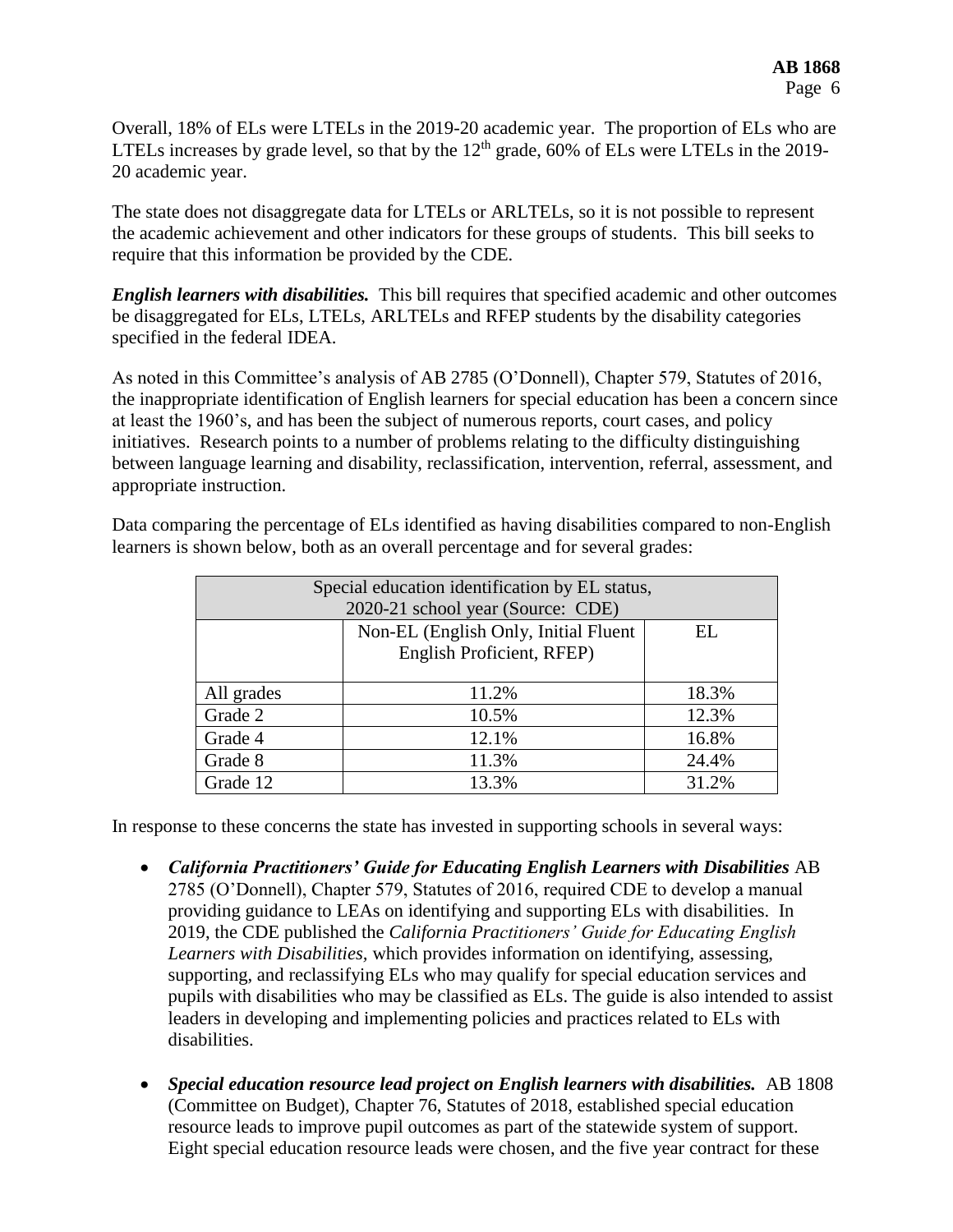projects will end at the end of the 2022-23 fiscal year. Among these was the Imperial County SELPA project, Improving Outcomes for English Learners with Disabilities, which offers consultation services to SELPAs who have identified needs associated with improving outcomes for English learners with disabilities, and provides statewide inperson and virtual training opportunities for school personnel.

• *Alternate ELPAC*. The CDE is in the process of developing the Alternate ELPAC, an initial and summative assessment for students who have a significant cognitive disability and whose IEP team have decided that the student should take alternate assessments, in addition to being identified as an EL or potential EL. The Alternate ELPAC is aligned to the 2012 California ELD Standards through the ELD Connectors. For each of the 2012 ELD Standards at each grade or grade span assessed on the ELPAC, the ELD Connectors provide an aligned expectation of student ELP that has been reduced in depth, breadth, and complexity in order to be appropriate for students with the most significant cognitive disabilities. According to the CDE's contractor, the Alternate ELPAC will be operational starting on July 1, 2022.

*No publicly available state data on outcomes by disability.* This bill would require the CDE to publish data about specified groups of ELs, disaggregated by disability group. While the CDE collects data on the progress of students with disabilities in English language arts in grades 3 - 8 and 11, this data is reported as the performance of all students with disabilities, with no disaggregation by disability. As a result it is not possible to examine the language development of any subgroup of students with disabilities (such as those who are visually impaired or on the Autism spectrum) or view trends over time to measure the impact of policy and programmatic changes.

*Goals, Actions, and Services section of the LCAP.* LEAs must include in their LCAPs a description of the annual goals, for all students and each LCFF identified group of students, to be achieved for each state priority as applicable to type of LEA. Each state priority is measured by state and local indicators, and each state indicator is displayed with colors representing the performance levels of districts, students and schools on the California Schools Dashboard (Dashboard). Students included in the EL student subgroup vary by state indicator.

In the LCAP, LEAs must also include a description of the specific planned actions an LEA will take to meet the identified goals, and a description of the expenditures required to implement the specific actions. This bill applies to state Priority 4: Pupil Achievement, as measured by all of the following, as applicable:

- 1) Statewide assessments;
- 2) The percentage of pupils who have successfully completed courses that satisfy UC or CSU entrance requirements, or programs of study that align with SBE approved career technical educational standards and framework;
- 3) The percentage of EL pupils who make progress toward English proficiency as measured by the English Language Proficiency Assessments for California (ELPAC);
- 4) The English learner reclassification rate;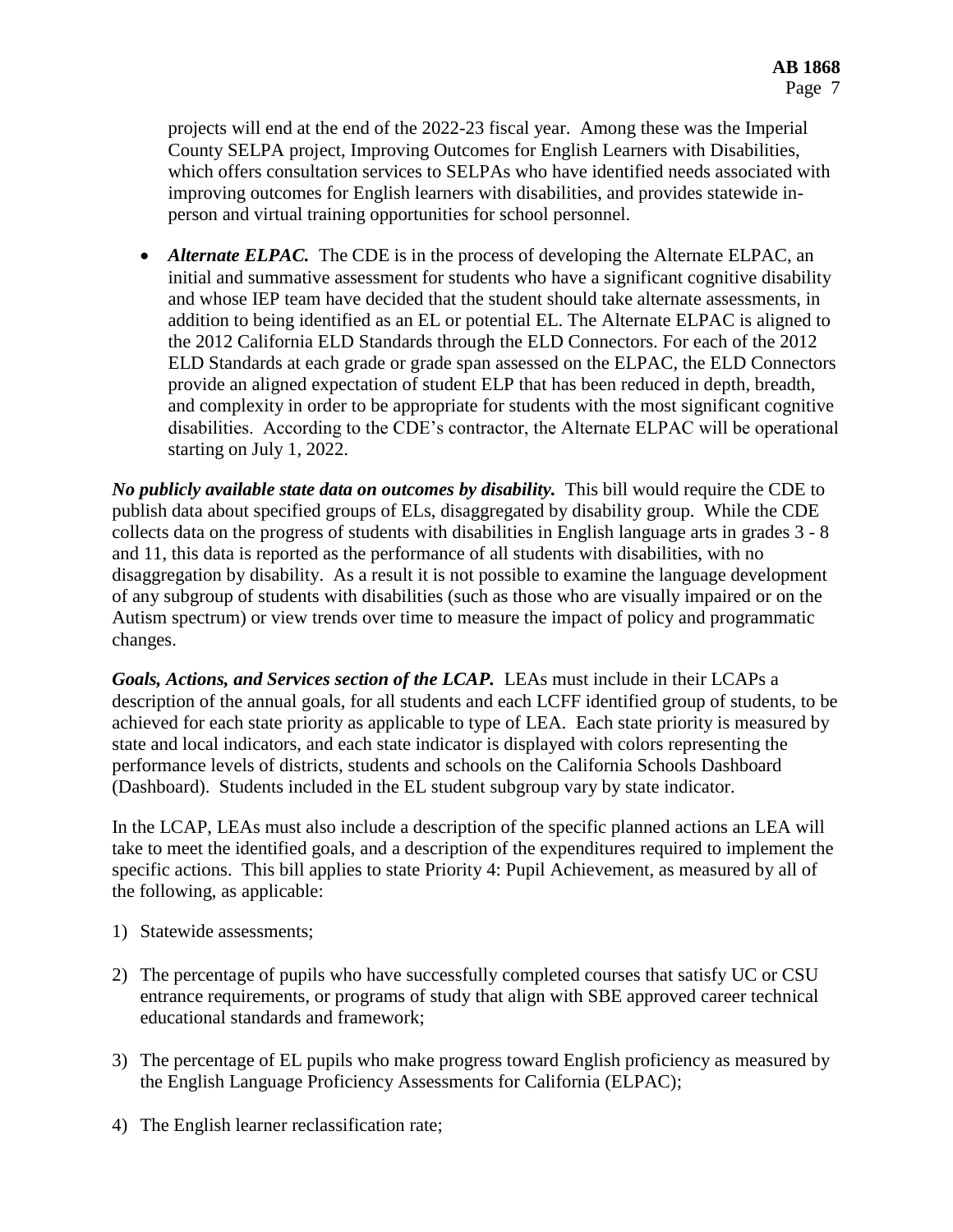- 5) The percentage of pupils who have passed an advanced placement examination with a score of 3 or higher; and
- 6) The percentage of pupils who participate in, and demonstrate college preparedness pursuant to, the Early Assessment Program, or any subsequent assessment of college preparedness.

Priority 4: Pupil Achievement is measured by two statewide indicators, as visualized by performance levels (colors) on the Dashboard:

- 1) Student Achievement Indicator. This measure is based on performance on the Smarter Balanced Summative Assessments (SBAC) and the California Alternate Assessments (CAA) for ELA and mathematics—which is administered to students in grades three through eight and grade eleven—and how far the average student is from meeting the grade-level standard. For this indicator, students who are reported as an EL any time during the academic year, including RFEPs, within the last four years are counted as ELs.
- 2) English Learner Progress Indicator (ELPI). The ELPI is based on EL performance on the ELPAC Summative Assessment (SA). For the 2019 Dashboard, the CDE will only have two years of ELPAC SA results from the spring 2018 and 2019 test administrations. As a result, the CDE will report ELPI Status only in the 2019 Dashboard (the most recent year data is available due to the COVID-19 pandemic). ELPI Status measures progress toward English language proficiency. EL students taking the ELPAC SA in grades 1 through twelve in the current year with both a current and prior year ELPAC SA performance level are included in the ELPI Status calculation.

To determine EL progress toward ELP in ELPI Status, ELPAC SA student performance levels in both the current and prior year are converted to ELPI levels. Each student's current year ELPI level is compared to their prior year ELPI level. Those students increasing one or more ELPI levels or maintaining the ELP criterion (Level 4 on the ELPAC SA) are counted as making progress toward ELP. The student level results are aggregated to compute the ELPI Status Rate at the school-and LEA-level.

Because research indicates English language acquisition takes approximately five to seven years, it is important that the ELPI measure progress toward proficiency rather than the end goal of proficiency in itself. Accordingly, the ELPI is the only indicator required under the federal Every Student Succeeds Act (ESSA) to measure *progress towards proficiency* rather than the end goal of proficiency itself. To determine if schools and LEAs are improving the rate of their progress in moving students toward ELP, three years of ELPAC Summative results are required.

## **ELPI Status Rate Calculation Formula**

ELPAC SA Takers Who Increased at least 1 ELPI Level Between the Current and Prior Year *plus* ELPAC SA Takers Who Maintained the ELP criterion (Level 4) Between the Current and Prior Year *divided by*

Total Number of ELPAC SA Takers with Both a Current and Prior Year ELPAC SA Level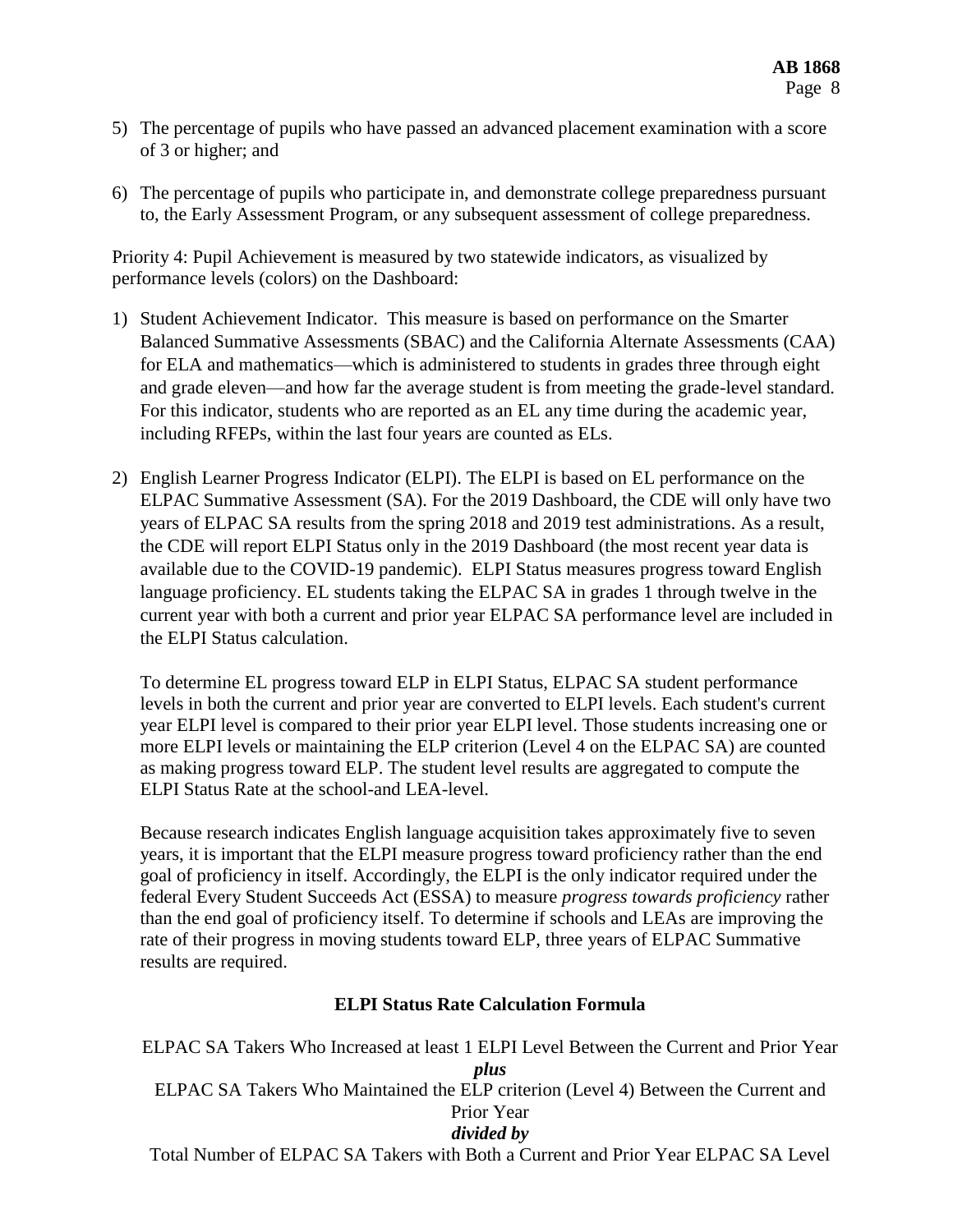*History of the ELPI.* The SBE adopted the original methodology for the ELPI in 2016, and in 2017 approved adding 1) RFEP students; and 2) an additional weight in the ELPI calculation for LTELs who advanced at least one level on California's English Proficiency assessment. After the release of the Fall 2017 Dashboard, the U.S. Department of Education (ED) rejected the CDE's inclusion of RFEP students in the calculation of ELPI. In 2018, the SBE pursued a waiver on the ESSA statute for the EL progress towards proficiency indicator to maintain the current ELPI formula that includes RFEPs and an extra weighting method for LTELs making progress toward proficiency. The waiver was denied by the ED in 2019, thus requiring California's ELPI to include only the performance of EL students on the summative ELPAC.

*Audit of the Local Control Funding Formula audit.* In 2020, the California State Auditor completed an audit of the Local Control Funding Formula (LCFF) at the request of the Joint Committee on Legislative Audit. Three large districts were reviewed—Clovis Unified School District, Oakland Unified School District, and San Diego Unified School District. The State Auditor examined whether these districts used supplemental and concentration grant funds, to provide services to the intended student groups (ELs, eligible for free-and reduced-price meals, and foster youth) and whether those services improved the intended student groups' educational outcomes.

The audit findings included:

- The State's approach to LCFF has not ensured that funding is benefiting intended student groups and closing achievement gaps.
- The State does not explicitly require districts to spend their supplemental and concentration grant funds on the intended student groups or to track their spending of those funds. Districts can treat any unspent supplemental and concentration funds in a given year as base funds in the following year and can use those funds for general purposes.
- Since fiscal year 2013–14, the deferral of full formula implementation to LCFF has caused the three districts reviewed to identify \$320 million as being part of their base funds rather than supplemental and concentration grant funds.
- Districts do not always include clear information in their LCAPs regarding their use of supplemental and concentration grant funds.
- Policymakers and stakeholders lack adequate information to assess the impact of supplemental and concentration grant funds on the educational outcomes of the intended student groups.

The audit report included the following recommendations for the Legislature:

 To increase the transparency of LCAPs and ensure that stakeholders can provide an adequate level of oversight, the Legislature should amend state law to require districts and other LEAs to specify in their LCAPs the specific amounts of budgeted and estimated actual supplemental and concentration grant expenditures for each service that involves those funds.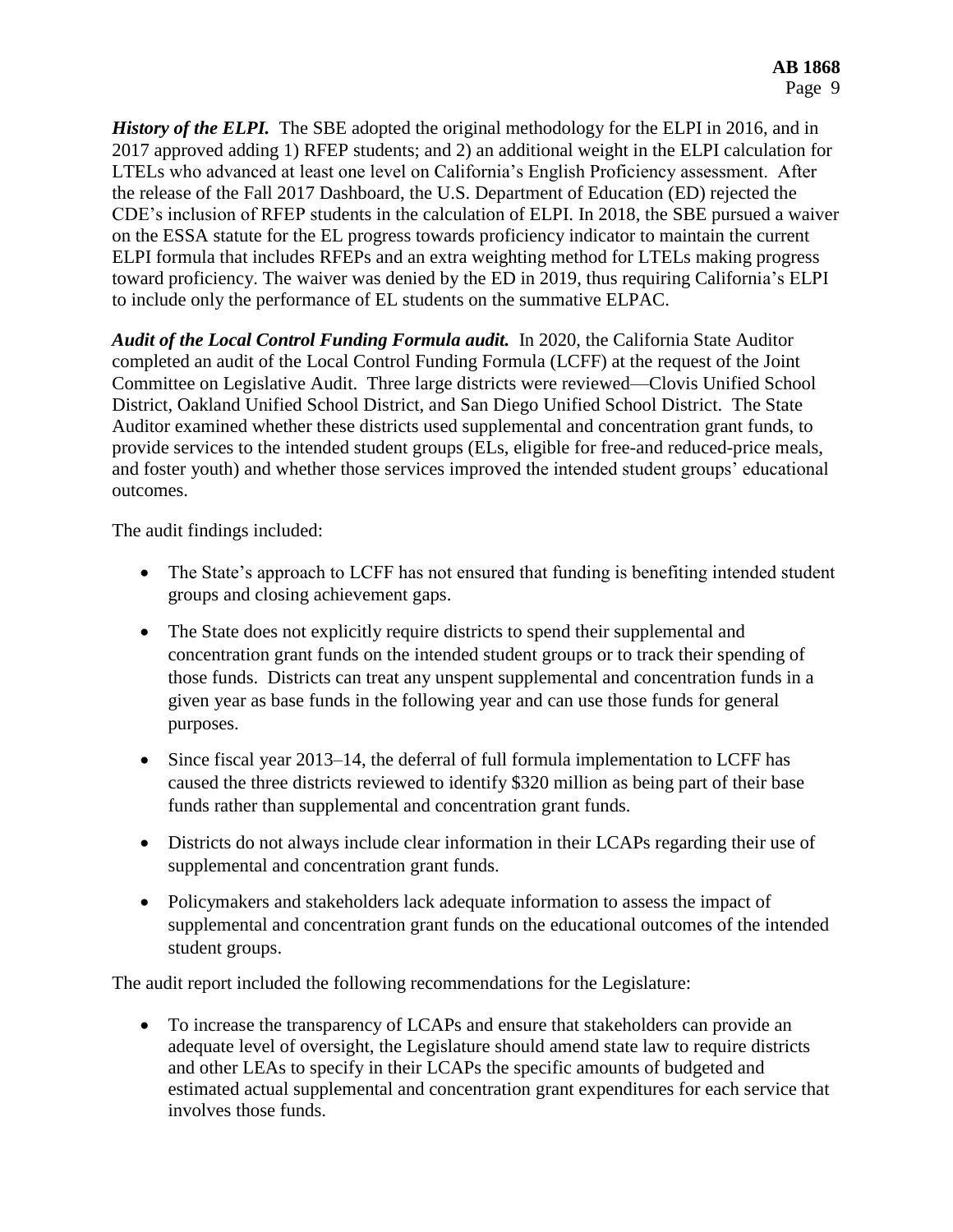- To ensure that intended student groups receive the maximum benefit from supplemental and concentration grant funds, the Legislature should take the following actions:
	- Amend state law to require districts and other LEAs to identify any unspent supplemental and concentration grant funds by annually reconciling the estimated amounts of these funds included in their LCAPs with the actual amounts of these funds the CDE reports having apportioned to them.
	- Amend state law to specify that unspent supplemental and concentration grant funds at year-end must retain its designation to increase and improve services for intended student groups and be spent in a following year. The Legislature should also require districts and other LEAs to identify in their LCAPs for the following year the total amounts of any unspent supplemental and concentration grant funds. In addition, it should direct the State Board of Education to update the LCAP template to require districts and other local educational agencies to report in their LCAPs how they intend to use any previously unspent supplemental and concentration funds to provide services that benefit intended student groups.
- To provide additional data for the State and other stakeholders and to align spending information with the Dashboard indicators or other student outcomes, the Legislature should take the following actions:
	- Require the CDE to update its accounting manual to direct districts and other LEAs to track and report to it the total amount of supplemental and concentration funds they receive and spend each year.
	- Require the CDE to develop and implement a tracking mechanism that districts and other LEAs must use to report to it the types of services on which they spend their supplemental and concentration funds.

*Recent changes to the LCAP template address some concerns identified in audit.* Several legislative proposals to improve transparency and address concerns related to supplemental and concentration grant fund spending were not ultimately chaptered, however; some of their provisions were enacted through the state budget.

AB 1835 (Weber) of the 2019-20 Session would have required that carryover supplemental and concentration grant funds continue to be expended to increase and improve services for unduplicated pupils in future years, rather than revert to the LEA's general fund. Governor Newsom vetoed AB 1835, stating:

I deeply support the underlying goal of this bill - to ensure that unspent Local Control Funding Formula (LCFF) supplemental and concentration grant funds are expended on services for our most vulnerable students - and I applaud Dr. Weber for her continued leadership. However, I believe there are some fundamental flaws with the bill, and I am concerned that it cannot be implemented in a manner that is smooth or timely.

There is a simpler solution that allows us to address the objectives of AB 1835 much sooner and with more transparency. Therefore, I am directing the Department of Finance to propose language for your consideration as part of my budget in January.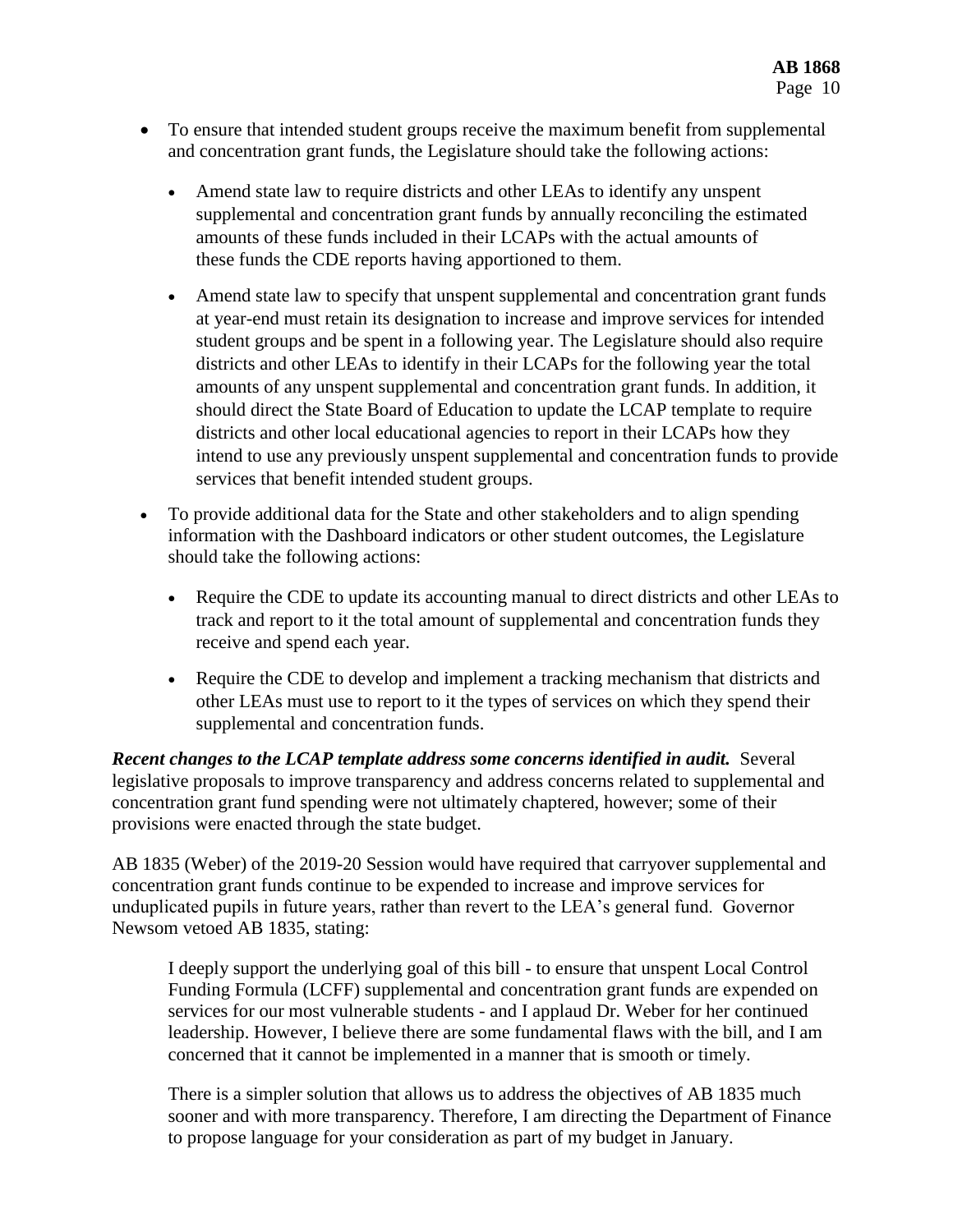As written, AB 1835 would necessitate that the State Board of Education initiate a lengthy rulemaking process to amend the LCFF spending regulations to add definitions and make other necessary changes to clarify the requirements of the bill. This process would likely delay implementation for two school years. This bill would also impose new and unnecessary procedural requirements on schools that are and will be managing unprecedented challenges related to COVID-19.

We all share the same goal, and it is critical that we act quickly to ensure that funding meant to support our state's most vulnerable students is used for that purpose. I look forward to working with Dr. Weber and the Legislature to implement this requirement in next year's budget."

Accordingly, the Newsom Administration proposed its own language that was adopted in AB 130 (Committee on Budget), Chapter 44, Statutes of 2021. AB 130 added additional oversight by COEs on actions that satisfy the Minimum Proportionality Percentage (MPP) for LCAPs that propose to expend less on actions to increase or improve services than their LCFF apportionment attributable to supplemental and concentration grant funds. AB 130 also required a specific justification in the LCAP of how services are improved, and that dollars associated with unimplemented actions that are counted toward meeting the MPP be used for actions that meet the needs of English learners, students eligible for free- or reduced-price meals, and foster youth in future years.

Previously, AB 1840 (Committee on Budget, Chapter 426, Statutes of 2018) required more fiscal transparency in LCAPs. Specifically, AB 1840 required the SBE to replace the existing expenditure tables within the "Goals, Actions and Services" section of the LCAP with a new summary table of planned expenditures for all actions for each goal included in the LCAP, broken out by fund source (LCFF, other state, local, and federal). It also required the total overall expenditures to be broken out by personnel and non-personnel expenditures.

Further, the SBE was required to include a summary table within the "Demonstration of Increased or Improved Services" section of the LCAP that includes a summary of the actions and planned expenditures to increase or improve services for ELs, students eligible for free-and reduced-price meals and foster youth students, and required the planned expenditures to be grouped by expenditures provided to students on a districtwide, countywide or charterwide basis, expenditures targeted to one or more student subgroups, and expenditures targeted at specific school sites. The SBE adopted a revised template in January 2020, to implement these requirements.

*LCAP community engagement requirements.* Current law identifies the minimum consultation requirements for development of the LCAP and annual update. School districts and COEs are required to create and consult with the parent advisory committee and EL parent advisory committee, as applicable, as well as parents, students, teachers, principals, administrators, other school personnel, local bargaining units, and the local community. Parent advisory committees and EL parent advisory committees are subject to the open meeting requirements of the Greene Act. The LCAP instructions provided by the CDE state that the LCAP should be shared with, and LEAs should request input from, school-site level advisory groups as applicable (e.g. school site councils, English Learner Advisory Councils, student advisory groups, etc.) to facilitate alignment between school-site and district level goals and actions.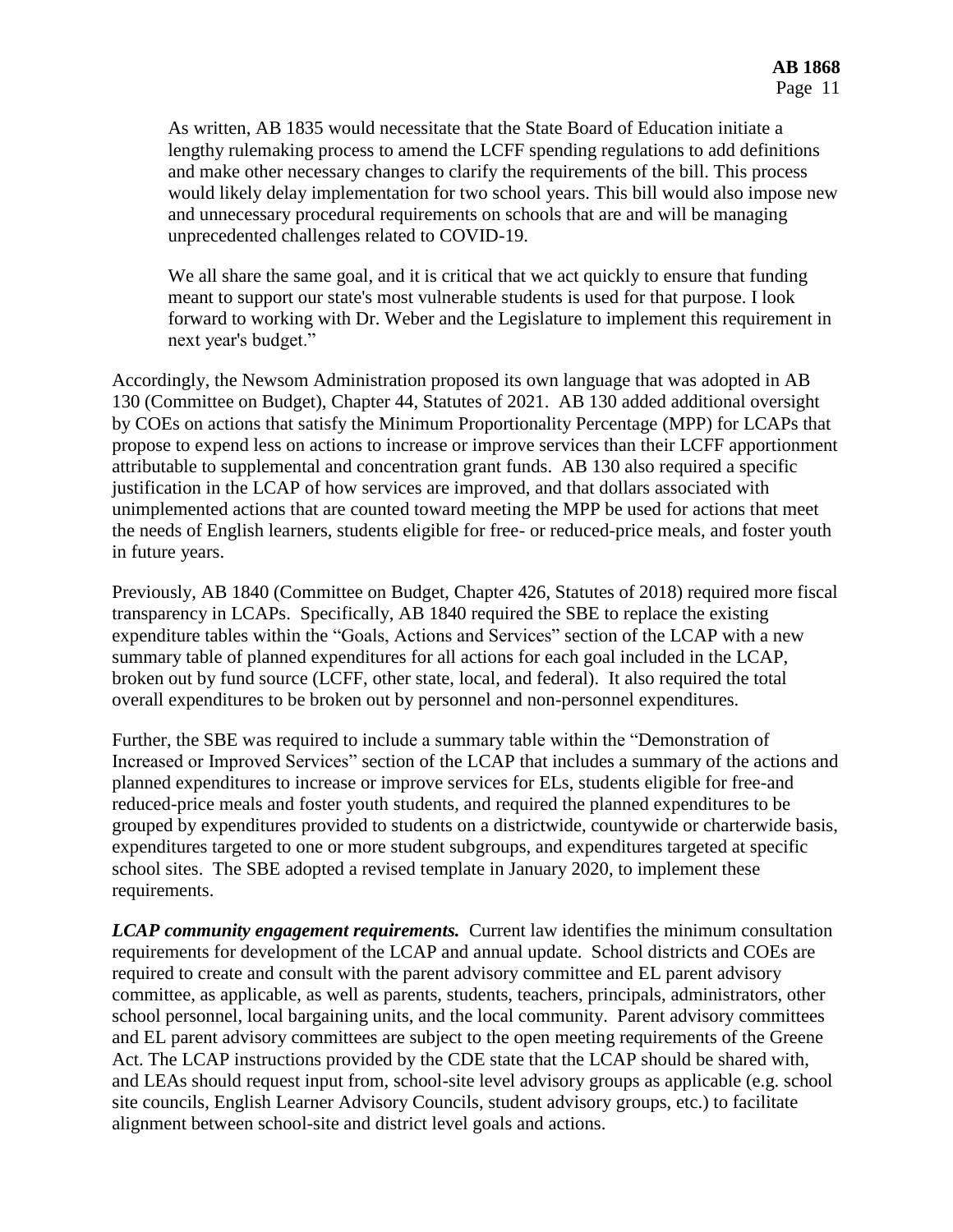Since the LCFF and related accountability provisions were enacted, several other resources to improve community engagement at the local level have been established:

- The LCFF Budget Overview for Parents requires COEs, school districts and charter schools to develop a simple budget overview for parents as a part of the LEA's LCAP, and contains the following information: the total projected LCFF revenue for the coming LCAP year; the projected general fund expenditures for the coming LCAP year; the budgeted expenditures for Planned Actions/Services for the coming LCAP year; and a brief description of the activities or programs supported by general fund expenditures that are not included in the LCAP.
- The California Collaborative for Educational Excellence (CCEE) is required to coadminister a Community Engagement Initiative with a lead agency, the San Bernardino County Superintendent of Schools, as established by AB 1808 (Committee on Budget), Chapter 32, Statutes of 2018 for the purpose of:
	- o Building capacity in communities and school districts to facilitate difficult conversations that focus on improving outcomes for students;
	- o Identifying effective models of community engagement and metrics to evaluate those models;
	- o Developing effective peer-to-peer partnerships between school districts and county offices of education to deepen community engagement;
	- o Expanding successful community engagement practices statewide; and
	- o Serving as a facilitator, resource connector, capacity builder, and relationship builder concerning school districts' efforts to develop community engagement.

*Committee amendments. Staff recommends that the bill be amended to remove the provisions* that would require an LEA to include unique goals for ARLTELs, or LTELs, as specified, in the LCAP. Since the creation of the requirement to complete LCAPs, LEAs have been required to establish annual goals and identify specific actions related to the eight state priority areas, including Priority 4: implementation of the academic content and performance standards adopted by the SBE, which 1) specify how the programs and services will enable ELs to access the academic content standards and the EL development standards for purposes of gaining academic content knowledge and English language proficiency, as measured by the ELPI, and 2) measure the progress and performance of all students, as measured by the academic indicators (mathematics and ELA). Although, due to the requirements of the ESSA, the ELPI measures the ELP of ELs only and does not include RFEPs, ARLTELs, or LTELs, LEAs are already charged with contemplating the ELP of all of their students across all state indicators as they establish annual goals and identify specific actions in the LCAP. Further, the development of an LCAP requires robust stakeholder involvement, and several resources and initiatives have been introduced in the last several years to support LEAs as they gather and respond to community input. If a school community has a significant population of ARLTELs or LTELs, the community input process will highlight this as an area of focus, and LEAs are required to respond as the LCAP is developed. Finally, in response to stakeholder concerns related to the transparency and use of supplemental and concentration grant funds for ELs, students eligible for free- or reduced-price meals, and foster youth, the LCAP template used by all LEAs includes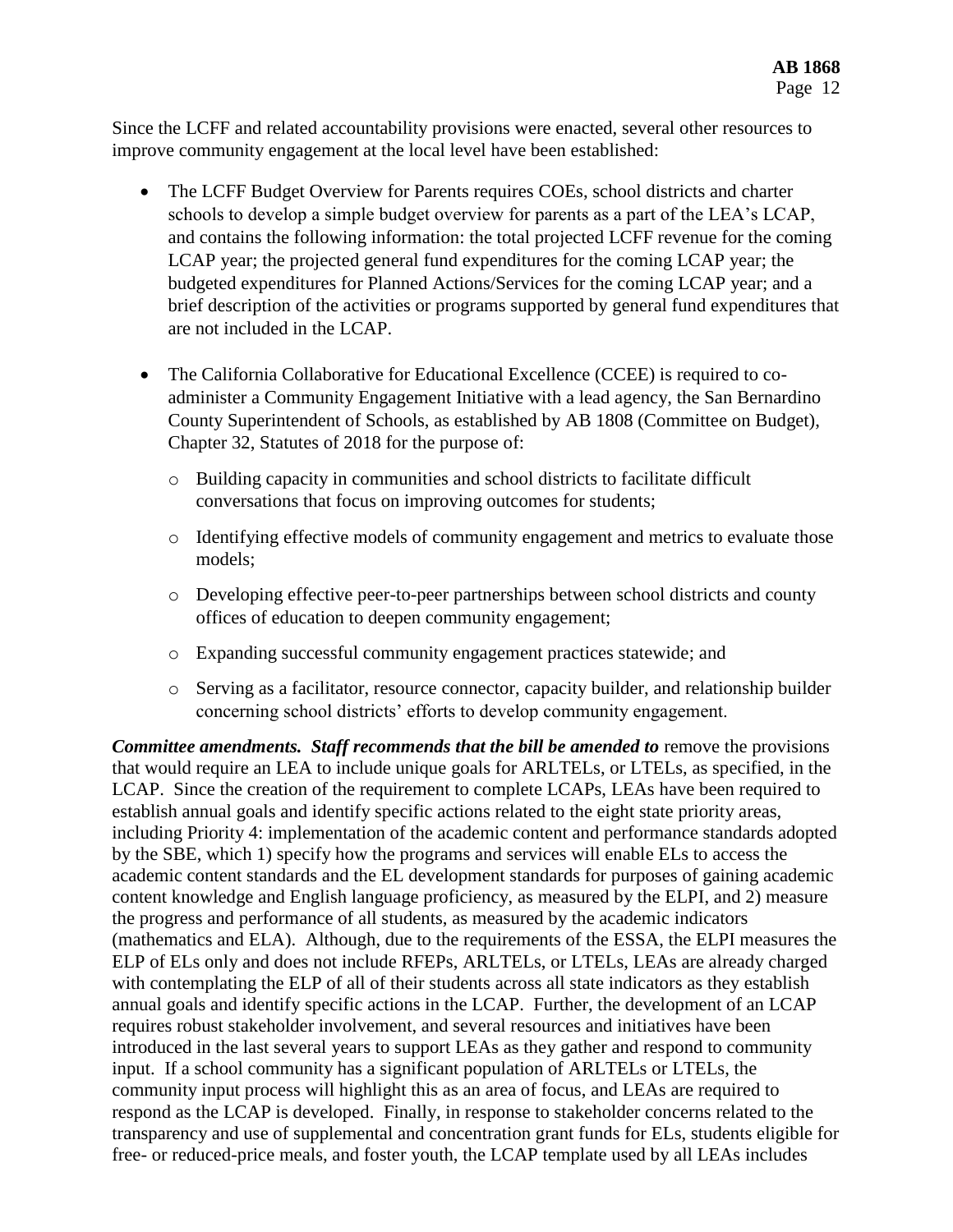additional requirements for LEAs to display and be accountable for the use of funds targeted at unduplicated pupils.

*Related legislation.* AB 1489 (Ting) of the 2021-22 Session would require, for the 2022–23 fiscal year, the inflation adjustment to the LCFF base grant for a school district or charter school be 10%. This bill would redefine pupils who are eligible for free or reduced-price meals with low-income pupils and pupils experiencing homelessness in the categories of pupils who are unduplicated pupils for purposes of the LCFF. This bill would require pupils who are pupils experiencing homelessness or foster youth, or both, or who are also ELs or low-income pupils, or both, to be counted twice.

SB 3 (Caballero) of the 2021-22 Session would require the CDE, on before July 1, 2023, to develop an LCAP portal that contains a database connected to a data entry tool that allows comprehensive analysis of LCAPs adopted by LEAs.

SB 692 (Cortese) of the 2021-22 Session would add a measure of least restrictive environment (LRE) for students with disabilities to the local indicators used for purposes of an LEA's or charter school's LCAP, would require state evaluation rubrics to include LRE as an indicator; would require special education local plan areas (SELPAs) to be invited to all differentiated assistance (DA) meetings related to LRE; would prohibit the use of this indicator to identify LEAs and charter schools for DA until the 2025-26 school year; and would require the SPI to conduct a related survey on professional development needed for teachers to be prepared to teach students with learning disabilities and the number of LEAs that are expected to meet the criteria for DA.

AB 130 (Committee on Budget) Chapter 44, Statutes of 2021, added additional oversight by COEs on actions that satisfy the Minimum Proportionality Percentage (MPP) for LCAPs that propose to expend less on actions to increase or improve services than their LCFF apportionment attributable to supplemental and concentration funds. The bill also required a specific justification of how services are improved, and that dollars associated with unimplemented actions that are counted toward meeting the MPP be used for actions that meet the needs of unduplicated students in future years.

AB 1363 (Luz Rivas), Chapter 498, Statutes of 2021, requires the SPI to develop procedures for providers to identify and report data on dual language learners (DLLs) enrolled in the California State Preschool Program (CSPP).

AB 398 (Chu) of the 2019-20 Session would have required the CDE to incorporate elementary enrollment and completion data for visual and performing arts (VAPA) into the CALPADS. This bill would have required school districts to submit VAPA data via CALPADS for grades kindergarten through sixth (K-6), and would have required school districts to include VAPA data in their LCAPs. This bill was subsequently amended outside the jurisdiction of this Committee.

AB 1240 (Weber), Chapter 783, Statutes of 2019, requires school districts and county boards of education to measure pupil achievement in their respective LCAPs by separate calculations for 1) the percentage of pupils who have successfully completed courses that satisfy the requirements for entrance to the University of California and the California State University, 2) the percentage of pupils who have successfully completed courses that satisfy the requirements for career technical education (CTE) sequences or programs of study that align with state board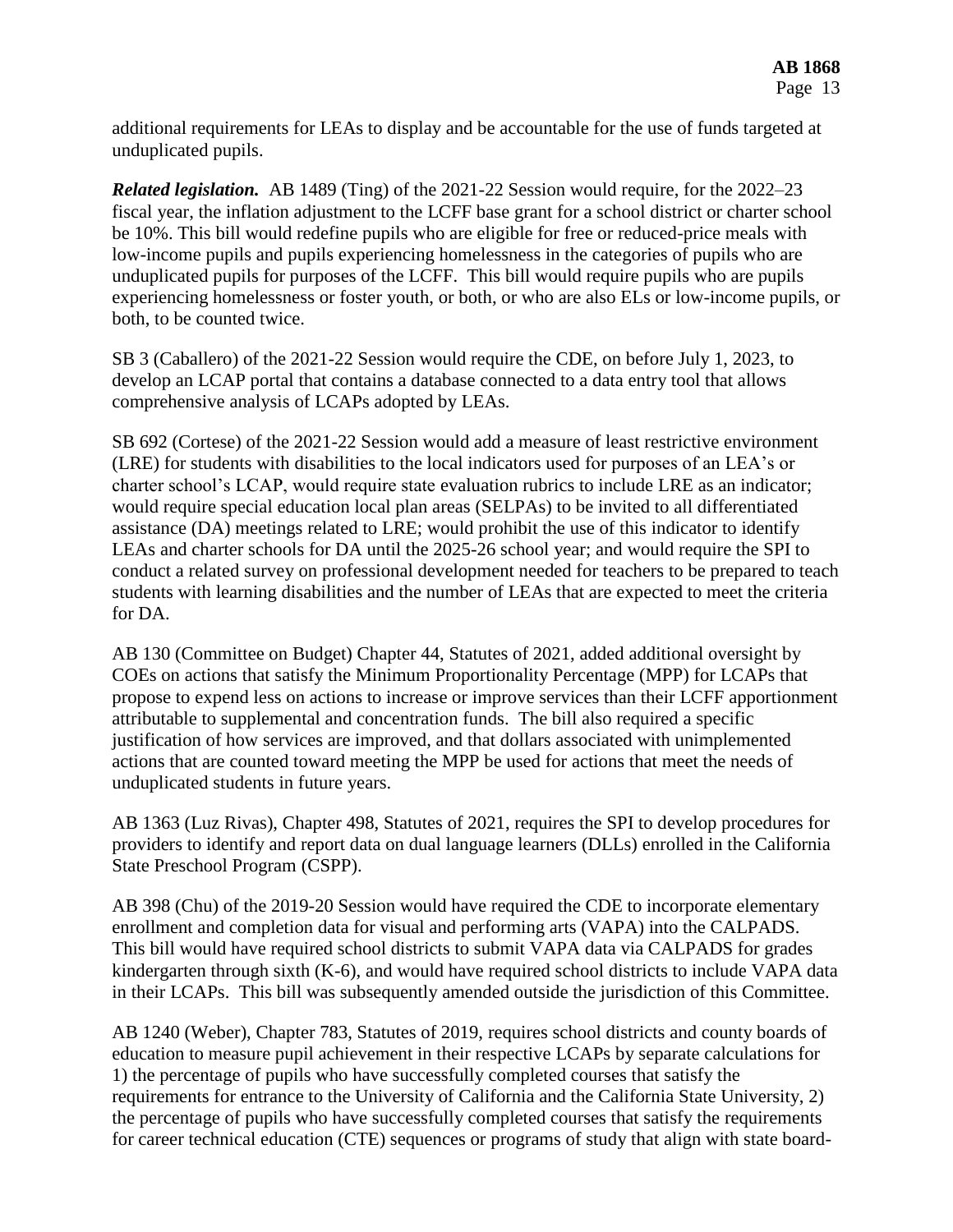approved CTE standards and frameworks, and 3) the percentage of pupils who have successfully completed both types of courses described in 1) and 2).

AB 1834 (Weber) of the 2019-20 Session would have required, on or before January 1, 2021, the CDE to develop a tracking mechanism for LEAs to use to report the types of services on which they spend their supplemental and concentration and grant funds. This bill would have also required each LEA to annually report to the CDE the types of services on which it spends its supplemental and concentration grant funds using the CDE-developed tracking mechanism. This bill was held in this Committee.

AB 1835 (Weber) of the 2019-20 Session would have required school districts, COEs, and charter schools to identify unspent supplemental and concentration grant funds, and that those funds continue to be expended to increase or improve services for unduplicated pupils. This bill would have also required that the amount of the unspent funds be reported in the LCAP. This bill was vetoed by the Governor.

AB 1840 (Committee on Budget), Chapter 426, Statutes of 2018, requires the SBE to replace the existing LCAP expenditure tables within the "Goals, Actions and Services" section with a new summary table of planned expenditures for all actions for each goal included in the LCAP, broken out by fund source (LCFF, other state, local, and federal).

AB 2785 (O'Donnell), Chapter 579, Statutes of 2016, requires CDE to develop a manual providing guidance to LEAs on identifying and supporting ELs with disabilities.

AB 491 (Gonzalez) of the 2015-16 Session would have required that parents be annually informed if their children are LTELs or at risk of becoming ARLTELs, required the CDE to develop a sample notification letter informing parents of their right to dispute school districts' determinations of primary language, and required districts to provide the letter to parents at the time the home language survey is provided. This bill was vetoed by the Govenror, who stated:

Given that English learners constitute approximately one-fourth of students enrolled in California public schools, I agree that we need to do a better job explaining to parents how their student may be designated as an English learner and what happens once they receive this designation. The specific statements included in this bill, however, are not clear and will cause more confusion for parents, not less.

This is an important matter that we have to get right.

## **REGISTERED SUPPORT / OPPOSITION**:

### **Support**

California Association for Bilingual Education (co-sponsor) Californians Together (co-sponsor) California Association of Teachers of English to Speakers of Other Languages Center for Equity for English Learners, Loyola Marymount University Parent Institute for Quality Education Parent Organization Network Sobrato Early Academic Language The Children's Partnership